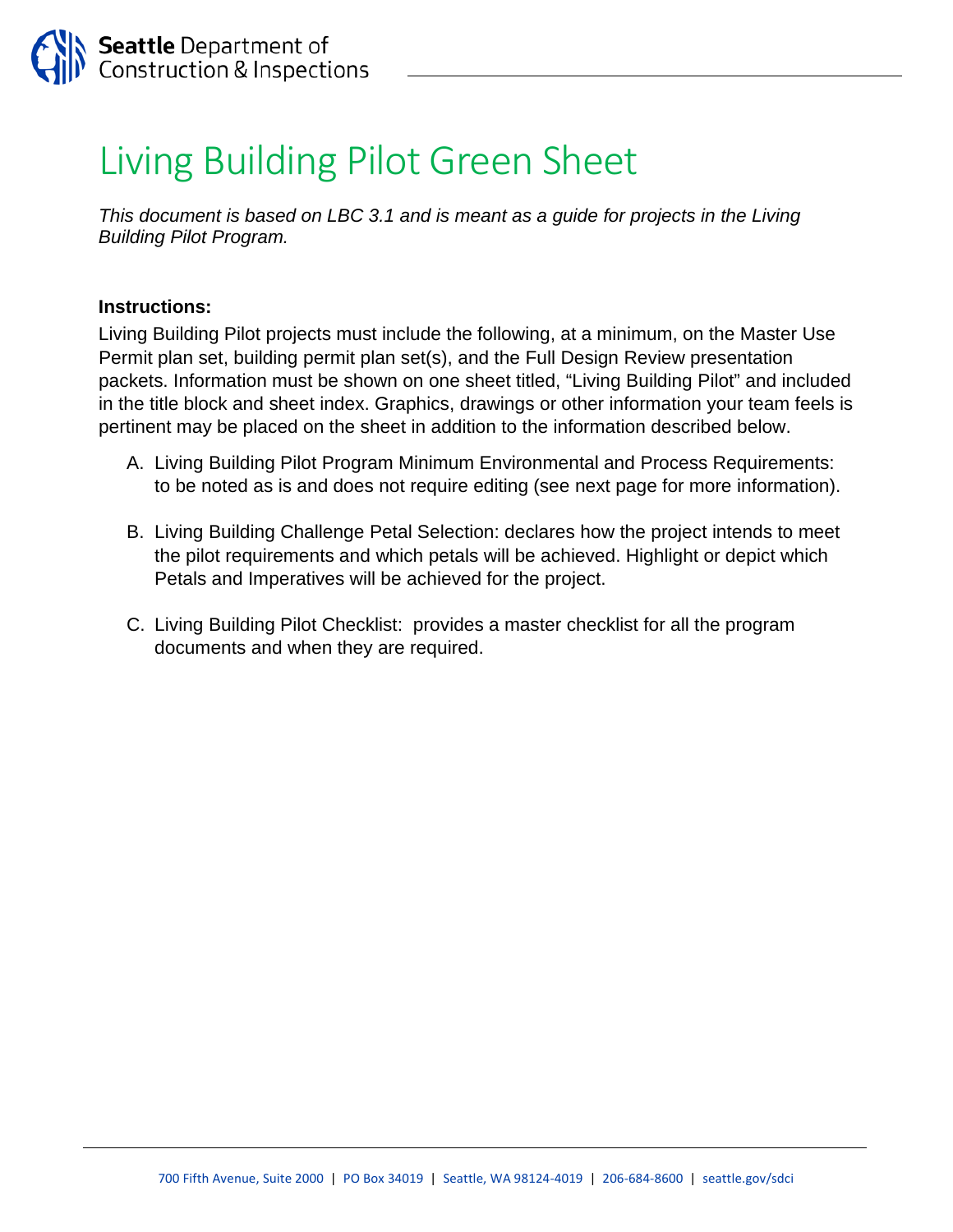## A. Living Building Pilot Program Minimum Environmental and Process Requirements

Note "as is" on plan sheet

Project must comply with all the below:

- 1. Seattle Energy Requirements: reduce total energy usage by 25 percent, or more, based on the Energy Use Intensity (EUI) targets in the Target Performance Path of the Seattle Energy Code Section C401.3 and use no fossil fuel for space and water heating.
- 2. Seattle Water Requirements: reduce potable water demand by using only non-potable water for toilet and urinal flushing, irrigation, hose bib, cooling tower (make up water only), and water features, except to the extent other applicable local, state, or federal law requires the use of potable water.
- 3. Living Building Challenge (LBC) 3.1 Petal Certification (as administered by the International Living Futures Institute- ILFI):
	- a) Requires achieving at least three of the seven Petals and all associated Imperatives for that Petal. One of the three Petals must be Water, Energy or Materials.
	- b) Imperative 01- Limits to Growth, and Imperative 20 Inspiration + Education are also required for Petal Certification.
- 4. If the LBC Energy Petal is achieved, then the Seattle Energy Requirement is met (Only if off-site exception/scale jumping is not used).
- 5. If the LBC Water petal is achieved, then the Seattle Water Requirement is met.
- 6. The applicant is responsible for all fees associated with obtaining LBC Petal certification, auditing, and consulting fees including any coordination to comply with the Seattle Energy and Water requirements.
- 7. In most cases, trade permits (mechanical, electrical and plumbing) must be obtained prior to building permit issuance. This includes the Seattle-King County Health Water Reuse permit.
- 8. Requirements apply to the entire building, including all floors and tenant spaces. The performance period to measure energy use begins when the building is at least 85% occupied. Energy process loads may be excluded pursuant to the TPP energy model.
- 9. The approved project plans and any other documents, together with any subsequent changes or amendments to those project plans and documents, shall demonstrate to the satisfaction of the Director that the completed building as designed will meet all of the minimum standards in subsection SMC 23.40.060.B. (SMC 23.40.060F1).
- 10.The project shall be constructed and completed in accordance with the approved project plans and documents (SMC 23.40.060F2).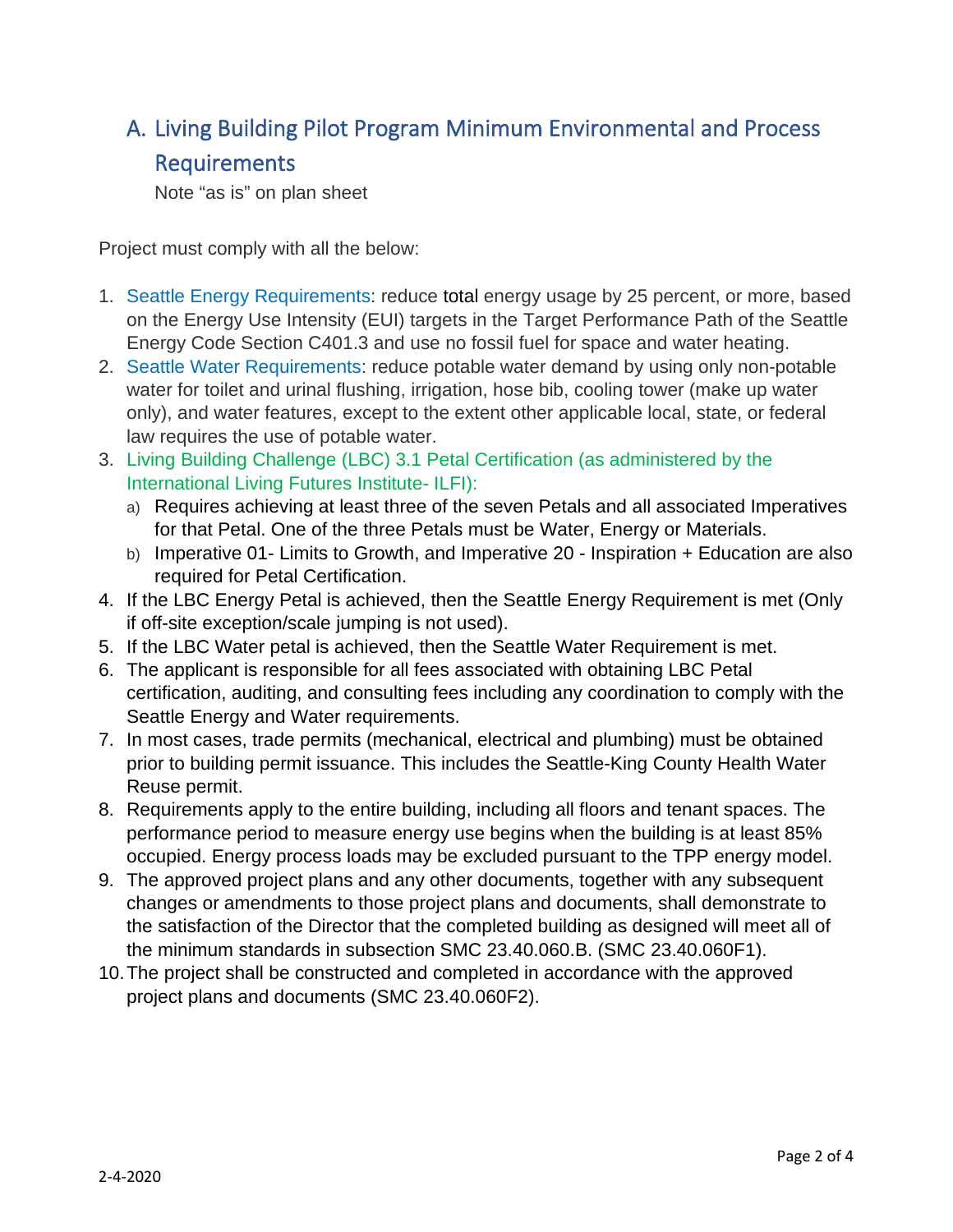| <b>B. Living Building Challenge Petal Selection</b>   |                                                               |
|-------------------------------------------------------|---------------------------------------------------------------|
|                                                       |                                                               |
| <b>LBC Categories (7)</b>                             | LBC Subcategories (20) &<br><b>Seattle Pilot Requirements</b> |
| <b>Petals</b>                                         | <b>Imperatives</b>                                            |
| Water (required if energy or<br>materials not chosen) | Net Positive Water or                                         |
|                                                       | Seattle Pilot Requirements (required)                         |
| Energy (required if water or<br>materials not chosen) | Net Positive Energy or                                        |
|                                                       | Seattle Pilot Requirements (required)                         |
| Materials (required if water or<br>energy not chosen) | <b>Red List</b>                                               |
|                                                       | <b>Embodied Carbon Footprint</b>                              |
|                                                       | Responsible Industry                                          |
|                                                       | <b>Living Economy Sourcing</b>                                |
|                                                       | <b>Net Positive Waste</b>                                     |
| Place                                                 | Limits to Growth (required)                                   |
|                                                       | <b>Urban Agriculture</b>                                      |
|                                                       | <b>Habitat Exchange</b>                                       |
|                                                       | <b>Human Powered Living</b>                                   |
| <b>Health &amp; Happiness</b>                         | <b>Civilized Environment</b>                                  |
|                                                       | <b>Healthy Interior Environment</b>                           |
|                                                       | <b>Biophilic Environment</b>                                  |
| Equity                                                | Human Scale + Humane Places                                   |
|                                                       | Universal Access to Nature & Place                            |
|                                                       | Equitable Investment                                          |
|                                                       | Just Organizations                                            |
| <b>Beauty</b>                                         | Beauty + Spirit                                               |
|                                                       | Inspiration Education (required)                              |